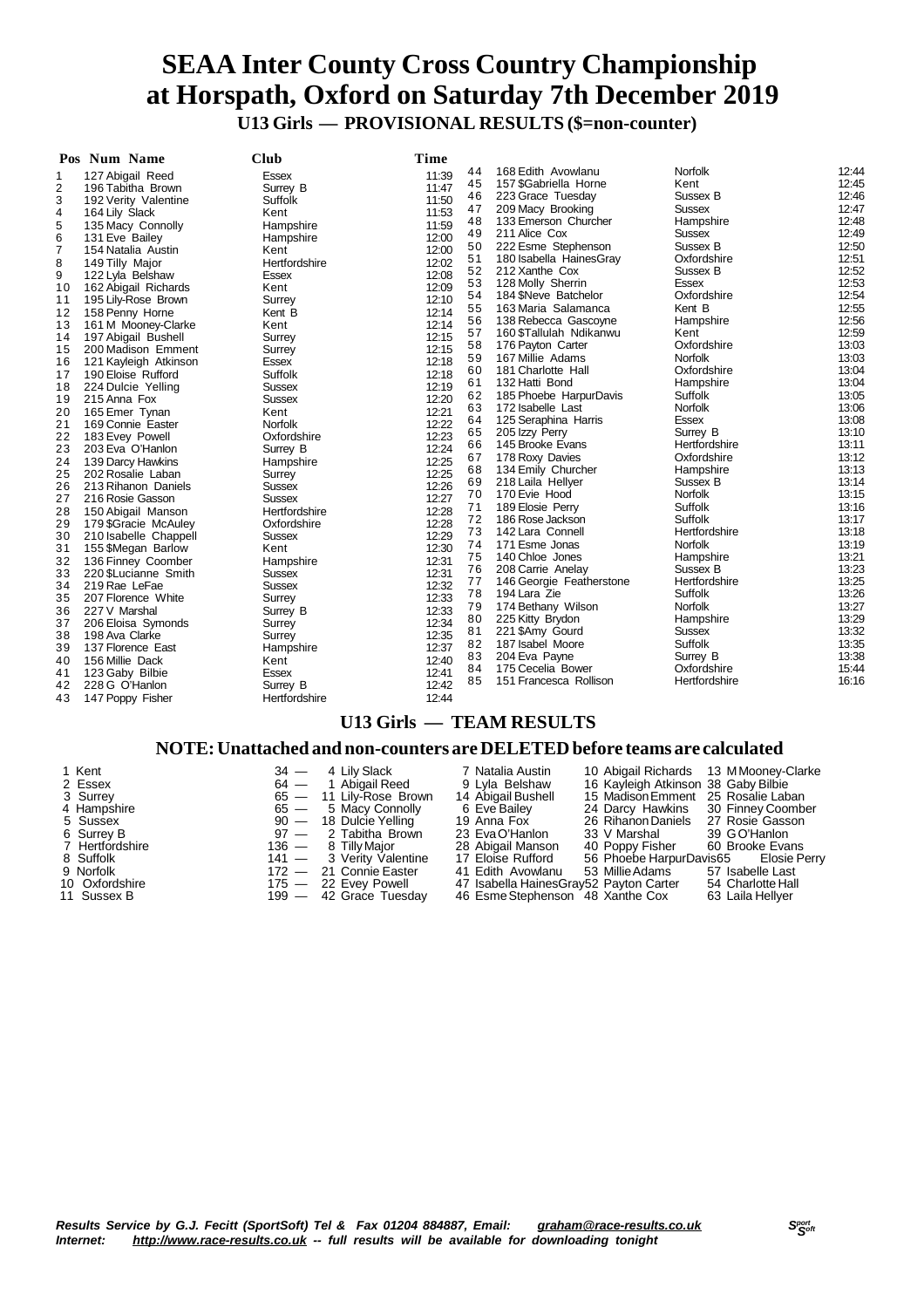**Under 13 Boys — PROVISIONAL RESULTS (\$=non-counter)**

| 11:48<br>47<br>87 Rafferty Herd<br>Surrey<br>23 Gianleo Stubbs<br>Hertfordshire<br>10:46<br>1<br>11:48<br>48<br>88 Marcus Hibbins<br>2<br>10:50<br>Surrey B<br>11 James Lewis<br>Hampshire<br>11:49<br>49<br>93 Elliott Manning<br>3<br>10:55<br>Surrey<br>27 Alex Dack<br>Kent<br>50<br>11:49<br>111 Raphael Reed<br>Sussex B<br>4<br>10:57<br>5 Sam Plummer<br><b>Essex</b><br>51<br>11:50<br>102 Thomas Edwards<br>Sussex B<br>5<br>Norfolk<br>56 Zachary Dunne<br>11:06<br>52<br>11:51<br>19 Leon Doran<br>Hertfordshire<br>6<br>11:08<br>13 Stanley Parkinson<br>Hampshire<br>53<br>11:51<br>15 Ruben Price<br>Hampshire<br>7<br>Middlesex<br>11:11<br>51 Louis Reynolds<br>11:52<br>54<br>100 Jude Clayton<br><b>Sussex</b><br>8<br>20 Calum Fairey<br>Hertfordshire<br>11:12<br>11:53<br>Oxfordshire<br>55<br>64 Caspar Cumberland<br>9<br>86 Tom Harmer<br>Surrey<br>11:13<br>11:54<br>56<br><b>Sussex</b><br>103 Barney Hastings<br>10<br>74 Liam Davison<br>Suffolk<br>11:16<br>57<br>Suffolk<br>11:55<br>79 Tommy Taylor<br>Hampshire<br>11<br>12 Jack Moores<br>11:16<br>58<br>11:56<br>113 Max Webb<br>Sussex<br>91 Alex Lennon<br>11:19<br>12<br>Surrey<br>59<br>11:56<br>99 Thomas Barnett<br>Sussex<br>13<br>11:20<br>82 Oak Buchan<br>Surrey<br>60<br>24 Edward Wade<br>Hertfordshire<br>11:56<br>11:22<br>14<br>97 Fabien Whitelock<br>Surrey<br>61<br>11:56<br>26 Jasper Brooks<br>Kent B<br>Norfolk<br>11:23<br>15<br>57 Joe Machin<br>Norfolk<br>11:57<br>62<br>61 Samuel Yellop<br>11:25<br>107 Thomas Matthews<br><b>Sussex</b><br>16<br>63<br>11:57<br>30 \$Franko Hillier<br>Kent<br>11:25<br>17<br>39 Oliver Scott<br>Kent<br>64<br>11:57<br>98 Corbin Bailey<br>Sussex B<br>18 Thomas Cadwallader<br>11:25<br>18<br>Hertfordshire<br>65<br>11:57<br>1 Jake Campen<br>Essex<br>95 Samuel Stapley<br>11:28<br>19<br>Surrey<br>66<br>11:58<br>110 James Polton<br>Sussex B<br>11:30<br>20<br>22 Matthew Nicholls<br>Hertfordshire<br>11:58<br>67<br>72 Owen Stocker<br>Oxfordshire<br>21<br>11:31<br>36 Alexander Middleton<br>Kent<br>68<br>Hertfordshire<br>11:58<br>21 George Hawkins<br>22<br>11:32<br>67 Julian Laird<br>Oxfordshire<br>11:58<br>69<br>106 Andrew Martin<br>Sussex B<br>23<br><b>Norfolk</b><br>11:34<br>55 Jake Dorbin<br>11:59<br>70<br>76 Max Jeffery<br>Suffolk<br>24<br>11:34<br>40 Franklin Shepherd<br>Kent<br>71<br>11:59<br>29 \$Jay Trimmer<br>Kent<br>25<br>Middlesex<br>11:35<br>44 Liam Bailev<br>72<br>11:59<br>69 Connor Morgan<br>Oxfordshire<br>26<br>104 Arun Khursheed<br><b>Sussex</b><br>11:35<br>73<br>12:00<br>108 Freddie Matthews<br>Sussex B<br>27<br>11:35<br>101 Joshua Dunne<br><b>Sussex</b><br>74<br><b>Norfolk</b><br>12:05<br>59 Dylan White<br>11:36<br>28<br>6 Nick Shepherd<br><b>Essex</b><br>75<br>12:05<br>43 Adam Whitlock<br>Kent<br><b>Suffolk</b><br>11:36<br>29<br>80 Jacob Trangmar<br>12:05<br>76<br>47 Edward Flewitt<br>Middlesex<br>30<br>11:36<br>28 Thomas Daly<br>Kent<br>12:06<br>77<br>Norfolk<br>54 Daniel Clouston<br>11:37<br>31<br>3 Archie Durham<br>Essex<br>78<br>Suffolk<br>12:06<br>75 Iwan Fothergill<br>32<br>11:38<br>96 Benjy Street<br>Surrey<br>12:07<br>79<br>63 Tom Cole<br>Oxfordshire<br>33<br>49 Alex Mulvihill<br>Middlesex<br>11:39<br>80<br>12:08<br>94 Sam Rolaston<br>Surrey B<br>34<br>11:40<br>7 Oliver Taylor-Bush<br><b>Essex</b><br>12:09<br>81<br>46 Charlie Brook<br>Middlesex<br>35<br><b>Essex</b><br>11:42<br>8 Harry Wyatt<br>82<br>12:11<br>65 Sam Davis<br>Oxfordshire<br>36<br>37 Riley Maisley<br>Kent B<br>11:44<br>83<br>Kent B<br>12:11<br>31 Lucas Gorrill<br>37<br>16 leuan Thomas<br>11:44<br>Hampshire<br>84<br>Hertfordshire<br>12:12<br>17 Thomas Bailey<br>11:45<br>38<br>83 Christopher Cull<br>Surrey B<br>12:13<br>85<br>41 Jed Starvis<br>Kent<br>39<br>89 Jacob Jacques<br>11:46<br>Surrey B<br>Suffolk<br>12:23<br>86<br>77 Seb Melero<br>109 Matthew Noakes<br>Sussex B<br>11:47<br>40<br>12:25<br>87<br>25 Harrison Brookes<br>Kent B<br>41<br>11:47<br>10 Thomas Hicks<br>Hampshire<br>12:31<br>88<br>50 Tynan Parker<br>Middlesex<br>42<br>11:47<br>33 \$Harrison Fraser<br>Kent<br>12:39<br>89<br>Sussex B<br>105 Ilya Korchev<br>11:47<br>43<br>9 Charlie Coveney<br>Hampshire<br>12:47<br>90<br>34 Benjamin Hutton<br>Kent B<br>62 Alfie Barnes<br>Oxfordshire<br>11:47<br>44<br>13:05<br>91<br>Norfolk<br>52 Henry Ashton<br>45<br>11:48<br>32 Joshua Healy<br>Kent<br>46<br>11:48<br>4 Gregory Martin<br><b>Essex</b> | Pos Num Name | <b>Club</b> | Time |  |  |
|-------------------------------------------------------------------------------------------------------------------------------------------------------------------------------------------------------------------------------------------------------------------------------------------------------------------------------------------------------------------------------------------------------------------------------------------------------------------------------------------------------------------------------------------------------------------------------------------------------------------------------------------------------------------------------------------------------------------------------------------------------------------------------------------------------------------------------------------------------------------------------------------------------------------------------------------------------------------------------------------------------------------------------------------------------------------------------------------------------------------------------------------------------------------------------------------------------------------------------------------------------------------------------------------------------------------------------------------------------------------------------------------------------------------------------------------------------------------------------------------------------------------------------------------------------------------------------------------------------------------------------------------------------------------------------------------------------------------------------------------------------------------------------------------------------------------------------------------------------------------------------------------------------------------------------------------------------------------------------------------------------------------------------------------------------------------------------------------------------------------------------------------------------------------------------------------------------------------------------------------------------------------------------------------------------------------------------------------------------------------------------------------------------------------------------------------------------------------------------------------------------------------------------------------------------------------------------------------------------------------------------------------------------------------------------------------------------------------------------------------------------------------------------------------------------------------------------------------------------------------------------------------------------------------------------------------------------------------------------------------------------------------------------------------------------------------------------------------------------------------------------------------------------------------------------------------------------------------------------------------------------------------------------------------------------------------------------------------------------------------------------------------------------------------------------------------------------------------------------------------------------------------------------------------------------------------------------------------------------------------------------------------------------------------------------------------------------------------------------------------------------------------------------------------------------------------------------------------------------------------------------------------------------------------------------------------------------------------------------------------------------------------------------------------------------------------------------------------------------------------------------------------------------------------------------------------------------------------------------------------------------------------------------------------------------------------------------------------------------------------------------------------------------------------------------------------------------------------------------------------|--------------|-------------|------|--|--|
|                                                                                                                                                                                                                                                                                                                                                                                                                                                                                                                                                                                                                                                                                                                                                                                                                                                                                                                                                                                                                                                                                                                                                                                                                                                                                                                                                                                                                                                                                                                                                                                                                                                                                                                                                                                                                                                                                                                                                                                                                                                                                                                                                                                                                                                                                                                                                                                                                                                                                                                                                                                                                                                                                                                                                                                                                                                                                                                                                                                                                                                                                                                                                                                                                                                                                                                                                                                                                                                                                                                                                                                                                                                                                                                                                                                                                                                                                                                                                                                                                                                                                                                                                                                                                                                                                                                                                                                                                                                                                           |              |             |      |  |  |
|                                                                                                                                                                                                                                                                                                                                                                                                                                                                                                                                                                                                                                                                                                                                                                                                                                                                                                                                                                                                                                                                                                                                                                                                                                                                                                                                                                                                                                                                                                                                                                                                                                                                                                                                                                                                                                                                                                                                                                                                                                                                                                                                                                                                                                                                                                                                                                                                                                                                                                                                                                                                                                                                                                                                                                                                                                                                                                                                                                                                                                                                                                                                                                                                                                                                                                                                                                                                                                                                                                                                                                                                                                                                                                                                                                                                                                                                                                                                                                                                                                                                                                                                                                                                                                                                                                                                                                                                                                                                                           |              |             |      |  |  |
|                                                                                                                                                                                                                                                                                                                                                                                                                                                                                                                                                                                                                                                                                                                                                                                                                                                                                                                                                                                                                                                                                                                                                                                                                                                                                                                                                                                                                                                                                                                                                                                                                                                                                                                                                                                                                                                                                                                                                                                                                                                                                                                                                                                                                                                                                                                                                                                                                                                                                                                                                                                                                                                                                                                                                                                                                                                                                                                                                                                                                                                                                                                                                                                                                                                                                                                                                                                                                                                                                                                                                                                                                                                                                                                                                                                                                                                                                                                                                                                                                                                                                                                                                                                                                                                                                                                                                                                                                                                                                           |              |             |      |  |  |
|                                                                                                                                                                                                                                                                                                                                                                                                                                                                                                                                                                                                                                                                                                                                                                                                                                                                                                                                                                                                                                                                                                                                                                                                                                                                                                                                                                                                                                                                                                                                                                                                                                                                                                                                                                                                                                                                                                                                                                                                                                                                                                                                                                                                                                                                                                                                                                                                                                                                                                                                                                                                                                                                                                                                                                                                                                                                                                                                                                                                                                                                                                                                                                                                                                                                                                                                                                                                                                                                                                                                                                                                                                                                                                                                                                                                                                                                                                                                                                                                                                                                                                                                                                                                                                                                                                                                                                                                                                                                                           |              |             |      |  |  |
|                                                                                                                                                                                                                                                                                                                                                                                                                                                                                                                                                                                                                                                                                                                                                                                                                                                                                                                                                                                                                                                                                                                                                                                                                                                                                                                                                                                                                                                                                                                                                                                                                                                                                                                                                                                                                                                                                                                                                                                                                                                                                                                                                                                                                                                                                                                                                                                                                                                                                                                                                                                                                                                                                                                                                                                                                                                                                                                                                                                                                                                                                                                                                                                                                                                                                                                                                                                                                                                                                                                                                                                                                                                                                                                                                                                                                                                                                                                                                                                                                                                                                                                                                                                                                                                                                                                                                                                                                                                                                           |              |             |      |  |  |
|                                                                                                                                                                                                                                                                                                                                                                                                                                                                                                                                                                                                                                                                                                                                                                                                                                                                                                                                                                                                                                                                                                                                                                                                                                                                                                                                                                                                                                                                                                                                                                                                                                                                                                                                                                                                                                                                                                                                                                                                                                                                                                                                                                                                                                                                                                                                                                                                                                                                                                                                                                                                                                                                                                                                                                                                                                                                                                                                                                                                                                                                                                                                                                                                                                                                                                                                                                                                                                                                                                                                                                                                                                                                                                                                                                                                                                                                                                                                                                                                                                                                                                                                                                                                                                                                                                                                                                                                                                                                                           |              |             |      |  |  |
|                                                                                                                                                                                                                                                                                                                                                                                                                                                                                                                                                                                                                                                                                                                                                                                                                                                                                                                                                                                                                                                                                                                                                                                                                                                                                                                                                                                                                                                                                                                                                                                                                                                                                                                                                                                                                                                                                                                                                                                                                                                                                                                                                                                                                                                                                                                                                                                                                                                                                                                                                                                                                                                                                                                                                                                                                                                                                                                                                                                                                                                                                                                                                                                                                                                                                                                                                                                                                                                                                                                                                                                                                                                                                                                                                                                                                                                                                                                                                                                                                                                                                                                                                                                                                                                                                                                                                                                                                                                                                           |              |             |      |  |  |
|                                                                                                                                                                                                                                                                                                                                                                                                                                                                                                                                                                                                                                                                                                                                                                                                                                                                                                                                                                                                                                                                                                                                                                                                                                                                                                                                                                                                                                                                                                                                                                                                                                                                                                                                                                                                                                                                                                                                                                                                                                                                                                                                                                                                                                                                                                                                                                                                                                                                                                                                                                                                                                                                                                                                                                                                                                                                                                                                                                                                                                                                                                                                                                                                                                                                                                                                                                                                                                                                                                                                                                                                                                                                                                                                                                                                                                                                                                                                                                                                                                                                                                                                                                                                                                                                                                                                                                                                                                                                                           |              |             |      |  |  |
|                                                                                                                                                                                                                                                                                                                                                                                                                                                                                                                                                                                                                                                                                                                                                                                                                                                                                                                                                                                                                                                                                                                                                                                                                                                                                                                                                                                                                                                                                                                                                                                                                                                                                                                                                                                                                                                                                                                                                                                                                                                                                                                                                                                                                                                                                                                                                                                                                                                                                                                                                                                                                                                                                                                                                                                                                                                                                                                                                                                                                                                                                                                                                                                                                                                                                                                                                                                                                                                                                                                                                                                                                                                                                                                                                                                                                                                                                                                                                                                                                                                                                                                                                                                                                                                                                                                                                                                                                                                                                           |              |             |      |  |  |
|                                                                                                                                                                                                                                                                                                                                                                                                                                                                                                                                                                                                                                                                                                                                                                                                                                                                                                                                                                                                                                                                                                                                                                                                                                                                                                                                                                                                                                                                                                                                                                                                                                                                                                                                                                                                                                                                                                                                                                                                                                                                                                                                                                                                                                                                                                                                                                                                                                                                                                                                                                                                                                                                                                                                                                                                                                                                                                                                                                                                                                                                                                                                                                                                                                                                                                                                                                                                                                                                                                                                                                                                                                                                                                                                                                                                                                                                                                                                                                                                                                                                                                                                                                                                                                                                                                                                                                                                                                                                                           |              |             |      |  |  |
|                                                                                                                                                                                                                                                                                                                                                                                                                                                                                                                                                                                                                                                                                                                                                                                                                                                                                                                                                                                                                                                                                                                                                                                                                                                                                                                                                                                                                                                                                                                                                                                                                                                                                                                                                                                                                                                                                                                                                                                                                                                                                                                                                                                                                                                                                                                                                                                                                                                                                                                                                                                                                                                                                                                                                                                                                                                                                                                                                                                                                                                                                                                                                                                                                                                                                                                                                                                                                                                                                                                                                                                                                                                                                                                                                                                                                                                                                                                                                                                                                                                                                                                                                                                                                                                                                                                                                                                                                                                                                           |              |             |      |  |  |
|                                                                                                                                                                                                                                                                                                                                                                                                                                                                                                                                                                                                                                                                                                                                                                                                                                                                                                                                                                                                                                                                                                                                                                                                                                                                                                                                                                                                                                                                                                                                                                                                                                                                                                                                                                                                                                                                                                                                                                                                                                                                                                                                                                                                                                                                                                                                                                                                                                                                                                                                                                                                                                                                                                                                                                                                                                                                                                                                                                                                                                                                                                                                                                                                                                                                                                                                                                                                                                                                                                                                                                                                                                                                                                                                                                                                                                                                                                                                                                                                                                                                                                                                                                                                                                                                                                                                                                                                                                                                                           |              |             |      |  |  |
|                                                                                                                                                                                                                                                                                                                                                                                                                                                                                                                                                                                                                                                                                                                                                                                                                                                                                                                                                                                                                                                                                                                                                                                                                                                                                                                                                                                                                                                                                                                                                                                                                                                                                                                                                                                                                                                                                                                                                                                                                                                                                                                                                                                                                                                                                                                                                                                                                                                                                                                                                                                                                                                                                                                                                                                                                                                                                                                                                                                                                                                                                                                                                                                                                                                                                                                                                                                                                                                                                                                                                                                                                                                                                                                                                                                                                                                                                                                                                                                                                                                                                                                                                                                                                                                                                                                                                                                                                                                                                           |              |             |      |  |  |
|                                                                                                                                                                                                                                                                                                                                                                                                                                                                                                                                                                                                                                                                                                                                                                                                                                                                                                                                                                                                                                                                                                                                                                                                                                                                                                                                                                                                                                                                                                                                                                                                                                                                                                                                                                                                                                                                                                                                                                                                                                                                                                                                                                                                                                                                                                                                                                                                                                                                                                                                                                                                                                                                                                                                                                                                                                                                                                                                                                                                                                                                                                                                                                                                                                                                                                                                                                                                                                                                                                                                                                                                                                                                                                                                                                                                                                                                                                                                                                                                                                                                                                                                                                                                                                                                                                                                                                                                                                                                                           |              |             |      |  |  |
|                                                                                                                                                                                                                                                                                                                                                                                                                                                                                                                                                                                                                                                                                                                                                                                                                                                                                                                                                                                                                                                                                                                                                                                                                                                                                                                                                                                                                                                                                                                                                                                                                                                                                                                                                                                                                                                                                                                                                                                                                                                                                                                                                                                                                                                                                                                                                                                                                                                                                                                                                                                                                                                                                                                                                                                                                                                                                                                                                                                                                                                                                                                                                                                                                                                                                                                                                                                                                                                                                                                                                                                                                                                                                                                                                                                                                                                                                                                                                                                                                                                                                                                                                                                                                                                                                                                                                                                                                                                                                           |              |             |      |  |  |
|                                                                                                                                                                                                                                                                                                                                                                                                                                                                                                                                                                                                                                                                                                                                                                                                                                                                                                                                                                                                                                                                                                                                                                                                                                                                                                                                                                                                                                                                                                                                                                                                                                                                                                                                                                                                                                                                                                                                                                                                                                                                                                                                                                                                                                                                                                                                                                                                                                                                                                                                                                                                                                                                                                                                                                                                                                                                                                                                                                                                                                                                                                                                                                                                                                                                                                                                                                                                                                                                                                                                                                                                                                                                                                                                                                                                                                                                                                                                                                                                                                                                                                                                                                                                                                                                                                                                                                                                                                                                                           |              |             |      |  |  |
|                                                                                                                                                                                                                                                                                                                                                                                                                                                                                                                                                                                                                                                                                                                                                                                                                                                                                                                                                                                                                                                                                                                                                                                                                                                                                                                                                                                                                                                                                                                                                                                                                                                                                                                                                                                                                                                                                                                                                                                                                                                                                                                                                                                                                                                                                                                                                                                                                                                                                                                                                                                                                                                                                                                                                                                                                                                                                                                                                                                                                                                                                                                                                                                                                                                                                                                                                                                                                                                                                                                                                                                                                                                                                                                                                                                                                                                                                                                                                                                                                                                                                                                                                                                                                                                                                                                                                                                                                                                                                           |              |             |      |  |  |
|                                                                                                                                                                                                                                                                                                                                                                                                                                                                                                                                                                                                                                                                                                                                                                                                                                                                                                                                                                                                                                                                                                                                                                                                                                                                                                                                                                                                                                                                                                                                                                                                                                                                                                                                                                                                                                                                                                                                                                                                                                                                                                                                                                                                                                                                                                                                                                                                                                                                                                                                                                                                                                                                                                                                                                                                                                                                                                                                                                                                                                                                                                                                                                                                                                                                                                                                                                                                                                                                                                                                                                                                                                                                                                                                                                                                                                                                                                                                                                                                                                                                                                                                                                                                                                                                                                                                                                                                                                                                                           |              |             |      |  |  |
|                                                                                                                                                                                                                                                                                                                                                                                                                                                                                                                                                                                                                                                                                                                                                                                                                                                                                                                                                                                                                                                                                                                                                                                                                                                                                                                                                                                                                                                                                                                                                                                                                                                                                                                                                                                                                                                                                                                                                                                                                                                                                                                                                                                                                                                                                                                                                                                                                                                                                                                                                                                                                                                                                                                                                                                                                                                                                                                                                                                                                                                                                                                                                                                                                                                                                                                                                                                                                                                                                                                                                                                                                                                                                                                                                                                                                                                                                                                                                                                                                                                                                                                                                                                                                                                                                                                                                                                                                                                                                           |              |             |      |  |  |
|                                                                                                                                                                                                                                                                                                                                                                                                                                                                                                                                                                                                                                                                                                                                                                                                                                                                                                                                                                                                                                                                                                                                                                                                                                                                                                                                                                                                                                                                                                                                                                                                                                                                                                                                                                                                                                                                                                                                                                                                                                                                                                                                                                                                                                                                                                                                                                                                                                                                                                                                                                                                                                                                                                                                                                                                                                                                                                                                                                                                                                                                                                                                                                                                                                                                                                                                                                                                                                                                                                                                                                                                                                                                                                                                                                                                                                                                                                                                                                                                                                                                                                                                                                                                                                                                                                                                                                                                                                                                                           |              |             |      |  |  |
|                                                                                                                                                                                                                                                                                                                                                                                                                                                                                                                                                                                                                                                                                                                                                                                                                                                                                                                                                                                                                                                                                                                                                                                                                                                                                                                                                                                                                                                                                                                                                                                                                                                                                                                                                                                                                                                                                                                                                                                                                                                                                                                                                                                                                                                                                                                                                                                                                                                                                                                                                                                                                                                                                                                                                                                                                                                                                                                                                                                                                                                                                                                                                                                                                                                                                                                                                                                                                                                                                                                                                                                                                                                                                                                                                                                                                                                                                                                                                                                                                                                                                                                                                                                                                                                                                                                                                                                                                                                                                           |              |             |      |  |  |
|                                                                                                                                                                                                                                                                                                                                                                                                                                                                                                                                                                                                                                                                                                                                                                                                                                                                                                                                                                                                                                                                                                                                                                                                                                                                                                                                                                                                                                                                                                                                                                                                                                                                                                                                                                                                                                                                                                                                                                                                                                                                                                                                                                                                                                                                                                                                                                                                                                                                                                                                                                                                                                                                                                                                                                                                                                                                                                                                                                                                                                                                                                                                                                                                                                                                                                                                                                                                                                                                                                                                                                                                                                                                                                                                                                                                                                                                                                                                                                                                                                                                                                                                                                                                                                                                                                                                                                                                                                                                                           |              |             |      |  |  |
|                                                                                                                                                                                                                                                                                                                                                                                                                                                                                                                                                                                                                                                                                                                                                                                                                                                                                                                                                                                                                                                                                                                                                                                                                                                                                                                                                                                                                                                                                                                                                                                                                                                                                                                                                                                                                                                                                                                                                                                                                                                                                                                                                                                                                                                                                                                                                                                                                                                                                                                                                                                                                                                                                                                                                                                                                                                                                                                                                                                                                                                                                                                                                                                                                                                                                                                                                                                                                                                                                                                                                                                                                                                                                                                                                                                                                                                                                                                                                                                                                                                                                                                                                                                                                                                                                                                                                                                                                                                                                           |              |             |      |  |  |
|                                                                                                                                                                                                                                                                                                                                                                                                                                                                                                                                                                                                                                                                                                                                                                                                                                                                                                                                                                                                                                                                                                                                                                                                                                                                                                                                                                                                                                                                                                                                                                                                                                                                                                                                                                                                                                                                                                                                                                                                                                                                                                                                                                                                                                                                                                                                                                                                                                                                                                                                                                                                                                                                                                                                                                                                                                                                                                                                                                                                                                                                                                                                                                                                                                                                                                                                                                                                                                                                                                                                                                                                                                                                                                                                                                                                                                                                                                                                                                                                                                                                                                                                                                                                                                                                                                                                                                                                                                                                                           |              |             |      |  |  |
|                                                                                                                                                                                                                                                                                                                                                                                                                                                                                                                                                                                                                                                                                                                                                                                                                                                                                                                                                                                                                                                                                                                                                                                                                                                                                                                                                                                                                                                                                                                                                                                                                                                                                                                                                                                                                                                                                                                                                                                                                                                                                                                                                                                                                                                                                                                                                                                                                                                                                                                                                                                                                                                                                                                                                                                                                                                                                                                                                                                                                                                                                                                                                                                                                                                                                                                                                                                                                                                                                                                                                                                                                                                                                                                                                                                                                                                                                                                                                                                                                                                                                                                                                                                                                                                                                                                                                                                                                                                                                           |              |             |      |  |  |
|                                                                                                                                                                                                                                                                                                                                                                                                                                                                                                                                                                                                                                                                                                                                                                                                                                                                                                                                                                                                                                                                                                                                                                                                                                                                                                                                                                                                                                                                                                                                                                                                                                                                                                                                                                                                                                                                                                                                                                                                                                                                                                                                                                                                                                                                                                                                                                                                                                                                                                                                                                                                                                                                                                                                                                                                                                                                                                                                                                                                                                                                                                                                                                                                                                                                                                                                                                                                                                                                                                                                                                                                                                                                                                                                                                                                                                                                                                                                                                                                                                                                                                                                                                                                                                                                                                                                                                                                                                                                                           |              |             |      |  |  |
|                                                                                                                                                                                                                                                                                                                                                                                                                                                                                                                                                                                                                                                                                                                                                                                                                                                                                                                                                                                                                                                                                                                                                                                                                                                                                                                                                                                                                                                                                                                                                                                                                                                                                                                                                                                                                                                                                                                                                                                                                                                                                                                                                                                                                                                                                                                                                                                                                                                                                                                                                                                                                                                                                                                                                                                                                                                                                                                                                                                                                                                                                                                                                                                                                                                                                                                                                                                                                                                                                                                                                                                                                                                                                                                                                                                                                                                                                                                                                                                                                                                                                                                                                                                                                                                                                                                                                                                                                                                                                           |              |             |      |  |  |
|                                                                                                                                                                                                                                                                                                                                                                                                                                                                                                                                                                                                                                                                                                                                                                                                                                                                                                                                                                                                                                                                                                                                                                                                                                                                                                                                                                                                                                                                                                                                                                                                                                                                                                                                                                                                                                                                                                                                                                                                                                                                                                                                                                                                                                                                                                                                                                                                                                                                                                                                                                                                                                                                                                                                                                                                                                                                                                                                                                                                                                                                                                                                                                                                                                                                                                                                                                                                                                                                                                                                                                                                                                                                                                                                                                                                                                                                                                                                                                                                                                                                                                                                                                                                                                                                                                                                                                                                                                                                                           |              |             |      |  |  |
|                                                                                                                                                                                                                                                                                                                                                                                                                                                                                                                                                                                                                                                                                                                                                                                                                                                                                                                                                                                                                                                                                                                                                                                                                                                                                                                                                                                                                                                                                                                                                                                                                                                                                                                                                                                                                                                                                                                                                                                                                                                                                                                                                                                                                                                                                                                                                                                                                                                                                                                                                                                                                                                                                                                                                                                                                                                                                                                                                                                                                                                                                                                                                                                                                                                                                                                                                                                                                                                                                                                                                                                                                                                                                                                                                                                                                                                                                                                                                                                                                                                                                                                                                                                                                                                                                                                                                                                                                                                                                           |              |             |      |  |  |
|                                                                                                                                                                                                                                                                                                                                                                                                                                                                                                                                                                                                                                                                                                                                                                                                                                                                                                                                                                                                                                                                                                                                                                                                                                                                                                                                                                                                                                                                                                                                                                                                                                                                                                                                                                                                                                                                                                                                                                                                                                                                                                                                                                                                                                                                                                                                                                                                                                                                                                                                                                                                                                                                                                                                                                                                                                                                                                                                                                                                                                                                                                                                                                                                                                                                                                                                                                                                                                                                                                                                                                                                                                                                                                                                                                                                                                                                                                                                                                                                                                                                                                                                                                                                                                                                                                                                                                                                                                                                                           |              |             |      |  |  |
|                                                                                                                                                                                                                                                                                                                                                                                                                                                                                                                                                                                                                                                                                                                                                                                                                                                                                                                                                                                                                                                                                                                                                                                                                                                                                                                                                                                                                                                                                                                                                                                                                                                                                                                                                                                                                                                                                                                                                                                                                                                                                                                                                                                                                                                                                                                                                                                                                                                                                                                                                                                                                                                                                                                                                                                                                                                                                                                                                                                                                                                                                                                                                                                                                                                                                                                                                                                                                                                                                                                                                                                                                                                                                                                                                                                                                                                                                                                                                                                                                                                                                                                                                                                                                                                                                                                                                                                                                                                                                           |              |             |      |  |  |
|                                                                                                                                                                                                                                                                                                                                                                                                                                                                                                                                                                                                                                                                                                                                                                                                                                                                                                                                                                                                                                                                                                                                                                                                                                                                                                                                                                                                                                                                                                                                                                                                                                                                                                                                                                                                                                                                                                                                                                                                                                                                                                                                                                                                                                                                                                                                                                                                                                                                                                                                                                                                                                                                                                                                                                                                                                                                                                                                                                                                                                                                                                                                                                                                                                                                                                                                                                                                                                                                                                                                                                                                                                                                                                                                                                                                                                                                                                                                                                                                                                                                                                                                                                                                                                                                                                                                                                                                                                                                                           |              |             |      |  |  |
|                                                                                                                                                                                                                                                                                                                                                                                                                                                                                                                                                                                                                                                                                                                                                                                                                                                                                                                                                                                                                                                                                                                                                                                                                                                                                                                                                                                                                                                                                                                                                                                                                                                                                                                                                                                                                                                                                                                                                                                                                                                                                                                                                                                                                                                                                                                                                                                                                                                                                                                                                                                                                                                                                                                                                                                                                                                                                                                                                                                                                                                                                                                                                                                                                                                                                                                                                                                                                                                                                                                                                                                                                                                                                                                                                                                                                                                                                                                                                                                                                                                                                                                                                                                                                                                                                                                                                                                                                                                                                           |              |             |      |  |  |
|                                                                                                                                                                                                                                                                                                                                                                                                                                                                                                                                                                                                                                                                                                                                                                                                                                                                                                                                                                                                                                                                                                                                                                                                                                                                                                                                                                                                                                                                                                                                                                                                                                                                                                                                                                                                                                                                                                                                                                                                                                                                                                                                                                                                                                                                                                                                                                                                                                                                                                                                                                                                                                                                                                                                                                                                                                                                                                                                                                                                                                                                                                                                                                                                                                                                                                                                                                                                                                                                                                                                                                                                                                                                                                                                                                                                                                                                                                                                                                                                                                                                                                                                                                                                                                                                                                                                                                                                                                                                                           |              |             |      |  |  |
|                                                                                                                                                                                                                                                                                                                                                                                                                                                                                                                                                                                                                                                                                                                                                                                                                                                                                                                                                                                                                                                                                                                                                                                                                                                                                                                                                                                                                                                                                                                                                                                                                                                                                                                                                                                                                                                                                                                                                                                                                                                                                                                                                                                                                                                                                                                                                                                                                                                                                                                                                                                                                                                                                                                                                                                                                                                                                                                                                                                                                                                                                                                                                                                                                                                                                                                                                                                                                                                                                                                                                                                                                                                                                                                                                                                                                                                                                                                                                                                                                                                                                                                                                                                                                                                                                                                                                                                                                                                                                           |              |             |      |  |  |
|                                                                                                                                                                                                                                                                                                                                                                                                                                                                                                                                                                                                                                                                                                                                                                                                                                                                                                                                                                                                                                                                                                                                                                                                                                                                                                                                                                                                                                                                                                                                                                                                                                                                                                                                                                                                                                                                                                                                                                                                                                                                                                                                                                                                                                                                                                                                                                                                                                                                                                                                                                                                                                                                                                                                                                                                                                                                                                                                                                                                                                                                                                                                                                                                                                                                                                                                                                                                                                                                                                                                                                                                                                                                                                                                                                                                                                                                                                                                                                                                                                                                                                                                                                                                                                                                                                                                                                                                                                                                                           |              |             |      |  |  |
|                                                                                                                                                                                                                                                                                                                                                                                                                                                                                                                                                                                                                                                                                                                                                                                                                                                                                                                                                                                                                                                                                                                                                                                                                                                                                                                                                                                                                                                                                                                                                                                                                                                                                                                                                                                                                                                                                                                                                                                                                                                                                                                                                                                                                                                                                                                                                                                                                                                                                                                                                                                                                                                                                                                                                                                                                                                                                                                                                                                                                                                                                                                                                                                                                                                                                                                                                                                                                                                                                                                                                                                                                                                                                                                                                                                                                                                                                                                                                                                                                                                                                                                                                                                                                                                                                                                                                                                                                                                                                           |              |             |      |  |  |
|                                                                                                                                                                                                                                                                                                                                                                                                                                                                                                                                                                                                                                                                                                                                                                                                                                                                                                                                                                                                                                                                                                                                                                                                                                                                                                                                                                                                                                                                                                                                                                                                                                                                                                                                                                                                                                                                                                                                                                                                                                                                                                                                                                                                                                                                                                                                                                                                                                                                                                                                                                                                                                                                                                                                                                                                                                                                                                                                                                                                                                                                                                                                                                                                                                                                                                                                                                                                                                                                                                                                                                                                                                                                                                                                                                                                                                                                                                                                                                                                                                                                                                                                                                                                                                                                                                                                                                                                                                                                                           |              |             |      |  |  |
|                                                                                                                                                                                                                                                                                                                                                                                                                                                                                                                                                                                                                                                                                                                                                                                                                                                                                                                                                                                                                                                                                                                                                                                                                                                                                                                                                                                                                                                                                                                                                                                                                                                                                                                                                                                                                                                                                                                                                                                                                                                                                                                                                                                                                                                                                                                                                                                                                                                                                                                                                                                                                                                                                                                                                                                                                                                                                                                                                                                                                                                                                                                                                                                                                                                                                                                                                                                                                                                                                                                                                                                                                                                                                                                                                                                                                                                                                                                                                                                                                                                                                                                                                                                                                                                                                                                                                                                                                                                                                           |              |             |      |  |  |
|                                                                                                                                                                                                                                                                                                                                                                                                                                                                                                                                                                                                                                                                                                                                                                                                                                                                                                                                                                                                                                                                                                                                                                                                                                                                                                                                                                                                                                                                                                                                                                                                                                                                                                                                                                                                                                                                                                                                                                                                                                                                                                                                                                                                                                                                                                                                                                                                                                                                                                                                                                                                                                                                                                                                                                                                                                                                                                                                                                                                                                                                                                                                                                                                                                                                                                                                                                                                                                                                                                                                                                                                                                                                                                                                                                                                                                                                                                                                                                                                                                                                                                                                                                                                                                                                                                                                                                                                                                                                                           |              |             |      |  |  |
|                                                                                                                                                                                                                                                                                                                                                                                                                                                                                                                                                                                                                                                                                                                                                                                                                                                                                                                                                                                                                                                                                                                                                                                                                                                                                                                                                                                                                                                                                                                                                                                                                                                                                                                                                                                                                                                                                                                                                                                                                                                                                                                                                                                                                                                                                                                                                                                                                                                                                                                                                                                                                                                                                                                                                                                                                                                                                                                                                                                                                                                                                                                                                                                                                                                                                                                                                                                                                                                                                                                                                                                                                                                                                                                                                                                                                                                                                                                                                                                                                                                                                                                                                                                                                                                                                                                                                                                                                                                                                           |              |             |      |  |  |
|                                                                                                                                                                                                                                                                                                                                                                                                                                                                                                                                                                                                                                                                                                                                                                                                                                                                                                                                                                                                                                                                                                                                                                                                                                                                                                                                                                                                                                                                                                                                                                                                                                                                                                                                                                                                                                                                                                                                                                                                                                                                                                                                                                                                                                                                                                                                                                                                                                                                                                                                                                                                                                                                                                                                                                                                                                                                                                                                                                                                                                                                                                                                                                                                                                                                                                                                                                                                                                                                                                                                                                                                                                                                                                                                                                                                                                                                                                                                                                                                                                                                                                                                                                                                                                                                                                                                                                                                                                                                                           |              |             |      |  |  |
|                                                                                                                                                                                                                                                                                                                                                                                                                                                                                                                                                                                                                                                                                                                                                                                                                                                                                                                                                                                                                                                                                                                                                                                                                                                                                                                                                                                                                                                                                                                                                                                                                                                                                                                                                                                                                                                                                                                                                                                                                                                                                                                                                                                                                                                                                                                                                                                                                                                                                                                                                                                                                                                                                                                                                                                                                                                                                                                                                                                                                                                                                                                                                                                                                                                                                                                                                                                                                                                                                                                                                                                                                                                                                                                                                                                                                                                                                                                                                                                                                                                                                                                                                                                                                                                                                                                                                                                                                                                                                           |              |             |      |  |  |
|                                                                                                                                                                                                                                                                                                                                                                                                                                                                                                                                                                                                                                                                                                                                                                                                                                                                                                                                                                                                                                                                                                                                                                                                                                                                                                                                                                                                                                                                                                                                                                                                                                                                                                                                                                                                                                                                                                                                                                                                                                                                                                                                                                                                                                                                                                                                                                                                                                                                                                                                                                                                                                                                                                                                                                                                                                                                                                                                                                                                                                                                                                                                                                                                                                                                                                                                                                                                                                                                                                                                                                                                                                                                                                                                                                                                                                                                                                                                                                                                                                                                                                                                                                                                                                                                                                                                                                                                                                                                                           |              |             |      |  |  |
|                                                                                                                                                                                                                                                                                                                                                                                                                                                                                                                                                                                                                                                                                                                                                                                                                                                                                                                                                                                                                                                                                                                                                                                                                                                                                                                                                                                                                                                                                                                                                                                                                                                                                                                                                                                                                                                                                                                                                                                                                                                                                                                                                                                                                                                                                                                                                                                                                                                                                                                                                                                                                                                                                                                                                                                                                                                                                                                                                                                                                                                                                                                                                                                                                                                                                                                                                                                                                                                                                                                                                                                                                                                                                                                                                                                                                                                                                                                                                                                                                                                                                                                                                                                                                                                                                                                                                                                                                                                                                           |              |             |      |  |  |
|                                                                                                                                                                                                                                                                                                                                                                                                                                                                                                                                                                                                                                                                                                                                                                                                                                                                                                                                                                                                                                                                                                                                                                                                                                                                                                                                                                                                                                                                                                                                                                                                                                                                                                                                                                                                                                                                                                                                                                                                                                                                                                                                                                                                                                                                                                                                                                                                                                                                                                                                                                                                                                                                                                                                                                                                                                                                                                                                                                                                                                                                                                                                                                                                                                                                                                                                                                                                                                                                                                                                                                                                                                                                                                                                                                                                                                                                                                                                                                                                                                                                                                                                                                                                                                                                                                                                                                                                                                                                                           |              |             |      |  |  |

## **Under 13 Boys — TEAM RESULTS NOTE:Unattached and non-counters are DELETEDbefore teams are calculated**

| 1 Hertfordshire<br>$47 -$<br>2 Surrey<br>$48 -$<br>3 Hampshire<br>$56 -$<br>4 Kent<br>$65 -$<br>5 Essex<br>$97 -$<br>6 Norfolk<br>7 Sussex<br>8 Middlesex<br>9 Suffolk<br>10 Oxfordshire<br>11 Sussex B<br>$201 -$<br>12 Surrey B<br>13 Kent B | 1 Gianleo Stubbs<br>9 Tom Harmer<br>2 James Lewis<br>3 Alex Dack<br>4 Sam Plummer<br>104 - 5 Zachary Dunne<br>122 - 16 Thomas Matthews<br>$138 - 7$ Louis Reynolds<br>163 — 10 Liam Davison<br>$184 - 22$ Julian Laird<br>40 Matthew Noakes<br>201 - 38 Christopher Cull<br>$260 - 36$ Riley Maisley | 8 Calum Fairey<br>12 Alex Lennon<br>6 Stanley Parkinson<br>17 Oliver Scott<br>28 Nick Shepherd<br>15 Joe Machin<br>26 Arun Khursheed<br>25 Liam Bailey<br>29 Jacob Trangmar<br>43 Alfie Barnes<br>49 Raphael Reed<br>39 Jacob Jacques<br>60 Jasper Brooks | 18 Thomas Cadwallader20<br>Matthew Nicholls<br>14 Fabien Whitelock<br>13 Oak Buchan<br>11 Jack Moores<br>37 Ieuan Thomas<br>Franklin Shepherd<br>21 Alexander Middleton24<br>31 Archie Durham<br>34 Oliver Taylor-Bush<br>61 Samuel Yellop<br>23 Jake Dorbin<br>53 Jude Clayton<br>27 Joshua Dunne<br>33 Alex Mulvihill<br>73 Edward Flewitt<br>56 Tommy Taylor<br>68 Max Jeffery<br>54 Caspar Cumberland65Owen Stocker<br>50 Thomas Edwards 62 Corbin Bailey<br>77 Sam Rolaston<br>47 Marcus Hibbins<br>80 Lucas Gorrill 84 Harrison Brookes |
|------------------------------------------------------------------------------------------------------------------------------------------------------------------------------------------------------------------------------------------------|------------------------------------------------------------------------------------------------------------------------------------------------------------------------------------------------------------------------------------------------------------------------------------------------------|-----------------------------------------------------------------------------------------------------------------------------------------------------------------------------------------------------------------------------------------------------------|-----------------------------------------------------------------------------------------------------------------------------------------------------------------------------------------------------------------------------------------------------------------------------------------------------------------------------------------------------------------------------------------------------------------------------------------------------------------------------------------------------------------------------------------------|
|------------------------------------------------------------------------------------------------------------------------------------------------------------------------------------------------------------------------------------------------|------------------------------------------------------------------------------------------------------------------------------------------------------------------------------------------------------------------------------------------------------------------------------------------------------|-----------------------------------------------------------------------------------------------------------------------------------------------------------------------------------------------------------------------------------------------------------|-----------------------------------------------------------------------------------------------------------------------------------------------------------------------------------------------------------------------------------------------------------------------------------------------------------------------------------------------------------------------------------------------------------------------------------------------------------------------------------------------------------------------------------------------|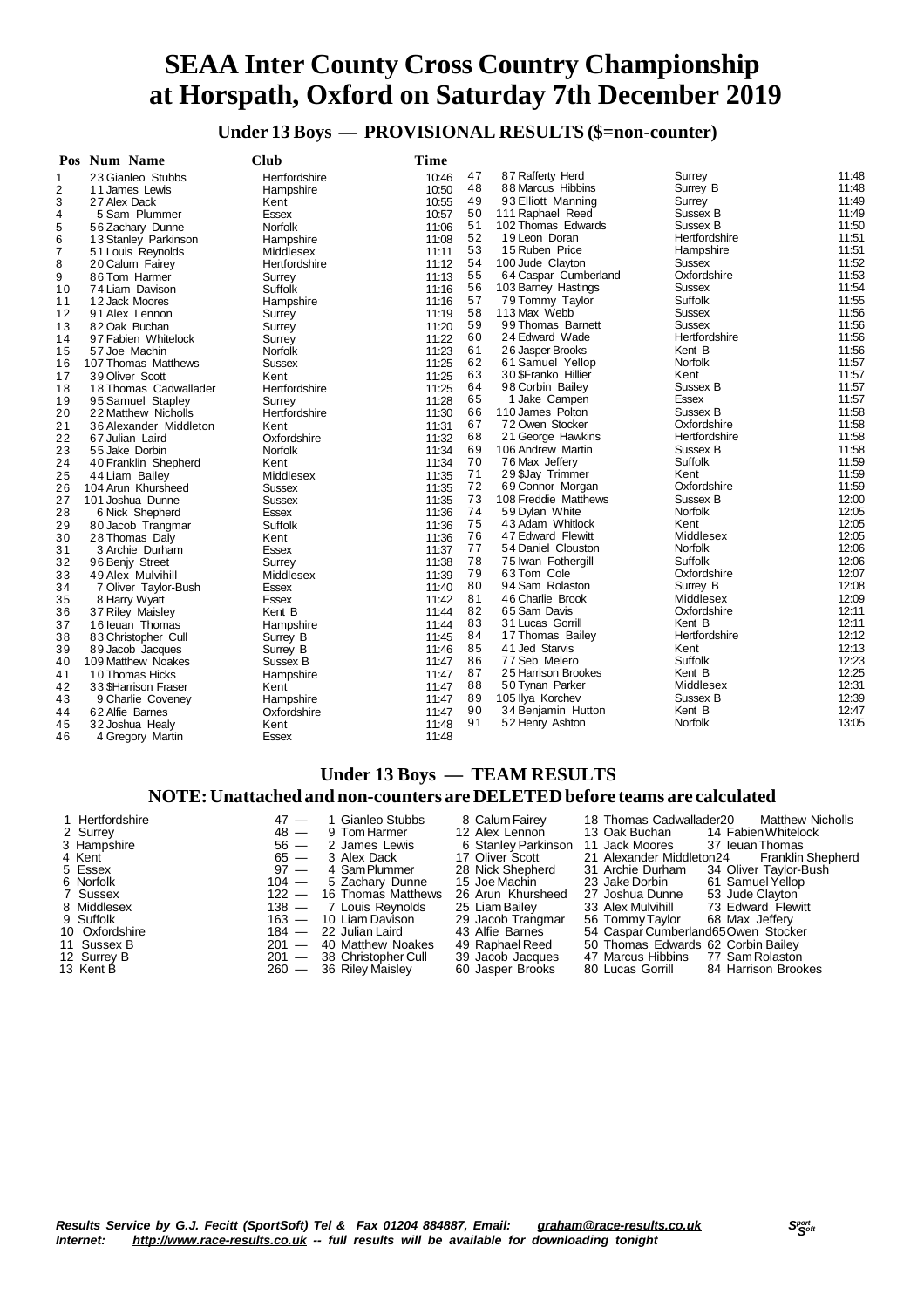**U15 Girls — PROVISIONAL RESULTS (\$=non-counter)**

|          | Pos Num Name           | <b>Club</b>    | Time  |          |                          |                     |       |
|----------|------------------------|----------------|-------|----------|--------------------------|---------------------|-------|
| 1        | 488 Olivia Martin      | Oxfordshire    | 15:14 | 44       | 390 Emma Wigley          | Hampshire           | 16:36 |
| 2        | 484 Eleanor Strevens   | <b>Sussex</b>  | 15:14 | 45       | 412 Amy Goodhand         | Kent                | 16:38 |
| 3        | 401 Antonia Jubb       | Hertfordshire  | 15:18 | 46       | 472 Millie Thorpe        | Surrey B            | 16:40 |
| 4        | 384 Annie Mann         | Hampshire      | 15:20 | 47       | 469 Sophie Osborn        | Surrey B            | 16:42 |
| 5        | 425 Sophie Slack       | Kent           | 15:21 | 48       | 415 Cameron Kelly-Gordon |                     | Kent  |
| 6        | 381 Rose Chesterfield  | Hampshire      | 15:28 |          | 16:45                    |                     |       |
| 7        | 383 Robyn Fossa        | Hampshire      | 15:29 | 49       | 479 Cerys Dickinson      | <b>Sussex</b>       | 16:49 |
| 8        | 422 Anna Palmer        | Kent           | 15:30 | 50       | 490 (No. 490)            | Unattached          | 16:53 |
| 9        | 373 Jayne Elvin        | <b>Essex</b>   | 15:35 | 51       | 487 Jennifer Critchley   | Oxfordshire         | 16:53 |
| 10       | 480 Isabel Guirdham    | <b>Sussex</b>  | 15:36 | 52       | 427 Lola Sutton          | Kent                | 16:54 |
| 11       | 386 Amelia Moore       | Hampshire      | 15:40 | 53       | 485 Ruby Wilson          | <b>Sussex</b>       | 16:55 |
| 12       | 406 Lily Tse           | Hertfordshire  | 15:40 | 54       | 444 Lily Brabbin         | Oxfordshire         | 16:56 |
| 13       | 379 Holly Watson       | Essex          | 15:41 | 55       | 392 Hannah Barker        | Hertfordshire       | 16:57 |
| 14       | 370 Kiera Atkinson     | <b>Essex</b>   | 15:42 | 56       | 464 Millie Henson        | Surrey              | 16:59 |
| 15       | 450 Tilly Westbrook    | Oxfordshire    | 15:43 | 57       | 435 Tia-Lilly Crane      | Norfolk             | 17:00 |
| 16       | 460 Jemima Bowen       | Surrey         | 15:43 | 58       | 413 Cara Gould           | Kent B              | 17:01 |
| 17       | 409 Hannah Clark       | Kent           | 15:49 | 59       | 448 Tilly Lainchbury     | Oxfordshire         | 17:03 |
| 18       | 407 Whitlum Stella Mae | Hertfordshire  | 15:50 | 60       | 388 Sienna Richardson    | Hampshire           | 17:04 |
| 19       | 404 Sarah McGrath      | Hertfordshire  | 15:51 | 61       | 426 Teigan Sullivan      | Kent                | 17:06 |
|          |                        |                |       | 62       | 432 Esme Abbott          | <b>Norfolk</b>      | 17:08 |
| 20       | 473 Lulu Weisz         | Surrey B       | 15:51 | 63       | 439 Martha Manning       | Norfolk             | 17:10 |
| 21<br>22 | 391 Katie Youp         | Hampshire      | 15:54 | 64       | 465 Hebe Hunter          | Surrey              | 17:13 |
|          | 380 Millie Burgess     | Hampshire      | 15:55 | 65       | 414 Beartrice Heslop     | Kent B              | 17:14 |
| 23       | 442 Hattie Reynolds    | <b>Norfolk</b> | 15:56 | 66       | 441 Eleanor Phillips     | <b>Norfolk</b>      | 17:15 |
| 24       | 371 Kezia Beeton       | <b>Essex</b>   | 15:58 | 67       | 385 Ellie McErlean       |                     | 17:18 |
| 25       | 475 Lauren Wormley     | Surrey B       | 15:59 |          |                          | Hampshire<br>Kent B | 17:19 |
| 26       | 471 Brooke Taylor      | Surrey B       | 16:00 | 68<br>69 | 423 Abigail Royden       | Oxfordshire         | 17:20 |
| 27       | 378 Maisy Silverstone  | Essex          | 16:02 |          | 449 Lucy McGrath         |                     |       |
| 28       | 411 Carys Firth        | Kent           | 16:05 | 70       | 408 Josephine Bassett    | Kent B              | 17:22 |
| 29       | 486 Eadie Yelling      | <b>Sussex</b>  | 16:08 | 71       | 440 Abbi McCallum        | Norfolk             | 17:26 |
| 30       | 387 Lucy Phillips      | Hampshire      | 16:10 | 72       | 419 Ella McIntyre        | Kent B              | 17:28 |
| 31       | 463 Lucy Denece        | Surrey         | 16:11 | 73       | 451 Sophie Allen         | Suffolk             | 17:35 |
| 32       | 478 Amelia Cox         | <b>Sussex</b>  | 16:12 | 74       | 400 Annabel Hedge        | Hertfordshire       | 17:47 |
| 33       | 474 Poppy Wells        | Surrey B       | 16:15 | 75       | 430 Ella Webb            | Kent B              | 17:50 |
| 34       | 467 Christina Kirkby   | Surrey         | 16:18 | 76       | 476 \$Nancy Barlow       | <b>Sussex</b>       | 17:53 |
| 35       | 374 Nicole Langan      | Essex          | 16:19 | 77       | 405 Laura Thompson       | Hertfordshire       | 17:55 |
| 36       | 462 Iris Brown         | Surrey         | 16:20 | 78       | 399 Louise Grenfell      | Hertfordshire       | 17:59 |
| 37       | 382 Olivia East        | Hampshire      | 16:24 | 79       | 447 Lydia Godfrey        | Oxfordshire         | 18:03 |
| 38       | 420 Lillie Mears       | Kent           | 16:25 | 80       | 421 Amelia Middleton     | Kent                | 18:13 |
| 39       | 483 Sophie Nurse       | Sussex         | 16:27 | 81       | 459 Marni Stillitoe      | Suffolk             | 18:20 |
| 40       | 389 Christina Wigley   | Hampshire      | 16:29 | 82       | 446 Lottie Denne         | Oxfordshire         | 18:24 |
| 41       | 481 Ellie McLean       | Sussex         | 16:31 | 83       | 443 Isabella Williams    | Norfolk             | 18:34 |
| 42       | 466 Tamara Hibbins     | Surrey         | 16:33 | 84       | 456 Molly Howell         | Suffolk             | 18:55 |
| 43       | 436 Alice Daniels      | Norfolk        | 16:34 | 85       | 455 S Gathorne-Hardy     | Suffolk             | 19:18 |
|          |                        |                |       | 86       | 454 Amber Bradnam        | Suffolk             | 19:52 |

### **U15 Girls — TEAM RESULTS**

### **NOTE:Unattached and non-counters are DELETEDbefore teams are calculated**

| 1 Hampshire<br>2 Hertfordshire<br>3 Kent<br>4 Essex<br>5 Sussex<br>6 Surrey B<br>7 Surrey<br>8 Oxfordshire<br>9 Norfolk<br>10 Kent B | $28 -$<br>$52 -$<br>$58 -$ | 4 Annie Mann<br>3 Antonia Jubb<br>5 Sophie Slack<br>$60 - 9$ Jayne Elvin<br>$73 - 2$ Eleanor Strevens<br>$104 - 20$ Lulu Weisz<br>$117 - 16$ Jemima Bowen<br>119 — 1 Olivia Martin<br>$183 - 23$ Hattie Reynolds<br>$257 - 57$ Cara Gould | 6 Rose Chesterfield<br>12 Lilv Tse<br>8 Anna Palmer<br>13 Holly Watson<br>10 Isabel Guirdham<br>25 Lauren Wormley<br>31 Lucy Denece<br>15 Tilly Westbrook<br>43 Alice Daniels<br>64 Beartrice Heslop | 7 Robyn Fossa<br>18 Whitlum Stella Mae 19 Sarah McGrath<br>17  Hannah Clark<br>14 Kiera Atkinson<br>29 Eadie Yelling<br>26 Brooke Tavlor<br>34 Christina Kirkby<br>50 Jennifer Critchley 53 Lily Brabbin<br>56 Tia-Lilly Crane<br>67 Abigail Royden | 11 Amelia Moore<br>28 Carvs Firth<br>24 Kezia Beeton<br>32 Amelia Cox<br>33 Poppy Wells<br>36 Iris Brown<br>61 Esme Abbott<br>69 Josephine Bassett |
|--------------------------------------------------------------------------------------------------------------------------------------|----------------------------|-------------------------------------------------------------------------------------------------------------------------------------------------------------------------------------------------------------------------------------------|------------------------------------------------------------------------------------------------------------------------------------------------------------------------------------------------------|-----------------------------------------------------------------------------------------------------------------------------------------------------------------------------------------------------------------------------------------------------|----------------------------------------------------------------------------------------------------------------------------------------------------|
| 11 Suffolk                                                                                                                           |                            | $316 - 72$ Sophie Allen                                                                                                                                                                                                                   | 79 Marni Stillitoe                                                                                                                                                                                   | 82 Molly Howell                                                                                                                                                                                                                                     | 83 S Gathorne-Hardy                                                                                                                                |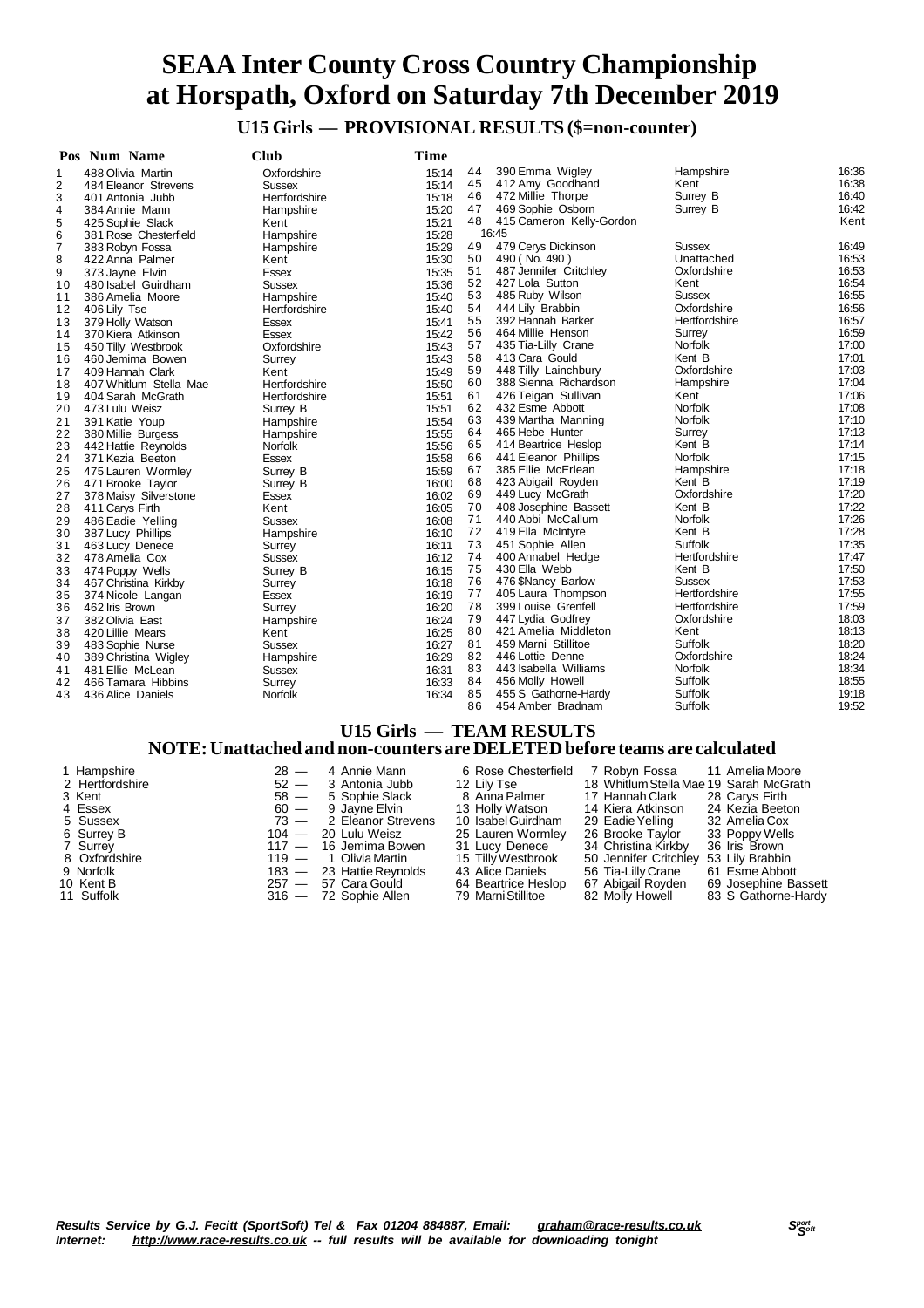**Under 15 Boys — PROVISIONAL RESULTS**

|                | Pos Num Name                                                                                | <b>Club</b>    | Time  |          |                                     |                      |                |  |  |  |  |
|----------------|---------------------------------------------------------------------------------------------|----------------|-------|----------|-------------------------------------|----------------------|----------------|--|--|--|--|
| 1              | 320 Lewis Sullivan                                                                          | Suffolk        | 13:06 | 41       | 345 Miles Waterworth                | Sussex               | 14:33          |  |  |  |  |
| 2              | 335 Ethan Scott                                                                             | Surrey         | 13:24 | 42       | 246 Tom Wood                        | Essex                | 14:34          |  |  |  |  |
| 3              | 316 Ben Peck                                                                                | Suffolk        | 13:27 | 43       | 250 George Lambert                  | Hampshire            | 14:34          |  |  |  |  |
| 4              | 315 Oliver Hitchcock                                                                        | Suffolk        | 13:32 | 44       | 248 Ben Chesterfield                | Hampshire            | 14:34          |  |  |  |  |
| 5              | 274 Jamie Keir                                                                              | Kent           | 13:36 | 45       | 346 Henry Yelling                   | Sussex               | 14:35          |  |  |  |  |
| 6              | 241 Henry Dover                                                                             | Essex          | 13:41 | 46       | 285 Alessio Tutt                    | Kent B               | 14:35          |  |  |  |  |
| $\overline{7}$ | 325 Conrad Norman                                                                           | Surrey         | 13:42 | 47       | 271 Hayden Gear                     | Kent                 | 14:35          |  |  |  |  |
| 8              | 317 James Peck                                                                              | Suffolk        | 13:43 | 48       | 244 Danny Raymond                   | Essex                | 14:36          |  |  |  |  |
| 9              | 243 Charlie Howell                                                                          | Essex          | 13:44 | 49       | 253 Benjamin White                  | Hampshire            | 14:36          |  |  |  |  |
| 10             | 272 Thomas Hutton                                                                           | Kent           | 13:44 | 50       | 258 Alexander McDonald              | Hertfordshire        | 14:37          |  |  |  |  |
| 11             | 247 Ben Brown                                                                               | Hampshire      | 13:45 | 51       | 288 Spike Blake                     | Middlesex            | 14:38          |  |  |  |  |
| 12             | 291 Abdirahim Hamud                                                                         | Middlesex      | 13:48 | 52       | 336 Ben Shepherd                    | Surrey               | 14:39          |  |  |  |  |
| 13             | 333 Sam Nesbitt                                                                             | Surrey         | 13:49 | 53       | 279 Tom Phillips                    | Kent B               | 14:40          |  |  |  |  |
| 14             | 334 Matthew Pickering                                                                       | Surrey         | 13:51 | 54       | 273 Adam Jeddo                      | Kent                 | 14:41          |  |  |  |  |
| 15             | 331 Rudi Morrell                                                                            | Surrey         | 13:51 | 55       | 330 Leon Lafreniere                 | Surrey               | 14:42          |  |  |  |  |
| 16             | 327 Edward Enser                                                                            | Surrey         | 13:59 | 56       | 275 Dylan Leach                     | Kent B               | 14:43          |  |  |  |  |
| 17             | 280 Matthew Smith                                                                           | Kent           | 14:02 | 57       | 296 Tim Bongaerts                   | <b>Norfolk</b>       | 14:44          |  |  |  |  |
| 18             | 282 Jake Stevens                                                                            | Kent           | 14:03 | 58       | 242 Jacob Hardy                     | <b>Essex</b>         | 14:45          |  |  |  |  |
| 19             | 293 Sonny Maund                                                                             | Middlesex      | 14:06 | 59       | 323 Joe Barker                      | Surrey               | 14:47          |  |  |  |  |
| 20             | 252 C Walker-Powell                                                                         | Hampshire      | 14:07 | 60       | 287 Jack Bailey                     | Middlesex            | 14:49          |  |  |  |  |
| 21             | 262 Isaac Arnott                                                                            | Kent B         | 14:10 | 61       | 255 Benedict Clark                  | Hertfordshire        | 14:51          |  |  |  |  |
| 22             | 344 Luke Newton                                                                             | <b>Sussex</b>  | 14:12 | 62       | 312 Henry Dinwiddy                  | Suffolk              | 14:53          |  |  |  |  |
| 23             | 310 Benjamin Sims                                                                           | Oxfordshire    | 14:12 | 63       | 251 Nathan Lane                     | Hampshire            | 14:55          |  |  |  |  |
| 24             | 260 Tyler Wannerton                                                                         | Hertfordshire  | 14:13 | 64       | 328 Samuel Johnston                 | Surrey               | 14:57          |  |  |  |  |
| 25             | 337 Martin Sunderland                                                                       | Surrey         | 14:13 | 65       | 249 Samuel Colbourne                | Hampshire            | 15:00          |  |  |  |  |
| 26             | 338 James Winship                                                                           | Surrey         | 14:14 | 66       | 306 Monty Grewal                    | Oxfordshire          | 15:13          |  |  |  |  |
| 27             | 267 Angus Currie                                                                            | Kent B         | 14:15 | 67       | 259 Callum Sydenham                 | Hertfordshire        | 15:13          |  |  |  |  |
| 28             | 276 Jamie Macdonald                                                                         | Kent B         | 14:16 | 68       | 314 Ryan Grady                      | Suffolk              | 15:16          |  |  |  |  |
| 29             | 311 Max Berry                                                                               | Suffolk        | 14:17 | 69       | 342 Archie Guppy                    | Sussex               | 15:19          |  |  |  |  |
| 30             | 299 Henry Jonas                                                                             | <b>Norfolk</b> | 14:18 | 70       | 322 Luc Wallace                     | Suffolk              | 15:22          |  |  |  |  |
| 31             | 286 Jamie Witz                                                                              | Kent           | 14:19 | 71       | 309 Harry Richards                  | Oxfordshire          | 15:23          |  |  |  |  |
| 32             | 254 Harry Wilson                                                                            | Hampshire      | 14:21 | 72       | 318 Ben Phillips                    | Suffolk              | 15:24          |  |  |  |  |
| 33             | 270 Ananjan Ganguli                                                                         | Kent           | 14:23 | 73       | 332 Brandan Morrell                 | Surrey               | 15:25          |  |  |  |  |
| 34             | 266 Leo Carroll                                                                             | Kent B         | 14:25 | 74       | 297 Tom Cugnoni                     | <b>Norfolk</b>       | 15:27          |  |  |  |  |
| 35             | 240 Matthew Blacklock                                                                       | <b>Essex</b>   | 14:27 | 75<br>76 | 301 Toby Nelson<br>292 Luca Matharu | Norfolk<br>Middlesex | 15:38          |  |  |  |  |
| 36             | 329 Harvey Kande                                                                            | Surrey         | 14:28 | 77       | 304 Freddie Bower                   | Oxfordshire          | 15:51<br>15:58 |  |  |  |  |
| 37             | 294 Leo Roncarati                                                                           | Middlesex      | 14:29 | 78       |                                     | <b>Norfolk</b>       | 16:02          |  |  |  |  |
| 38             | 341 Charlie Ferris                                                                          | <b>Sussex</b>  | 14:30 | 79       | 298 Connor Gowing<br>305 Tom Cripps | Oxfordshire          | 16:07          |  |  |  |  |
| 39             | 339 Luc Best                                                                                | <b>Sussex</b>  | 14:31 | 80       | 295 Jack Abram                      | Norfolk              | 16:11          |  |  |  |  |
| 40             | 268 Luke Fenton                                                                             | Kent B         | 14:32 |          |                                     |                      |                |  |  |  |  |
|                |                                                                                             |                |       |          | Under 15 Boys - TEAM RESULTS        |                      |                |  |  |  |  |
|                | 1 Suffolk<br>1 Lewis Sullivan<br>3 Ben Peck<br>4 Oliver Hitchcock<br>8 James Peck<br>$16 -$ |                |       |          |                                     |                      |                |  |  |  |  |

#### 2 Surrey 16 — 1 Lewis Sullivan 3 Ben Peck 1 Surrey 13 Carry<br>
3 Kent 36 — 2 Ethan Scott 10 Thomas Hutton 11 Sam Nesbitt 14 Matthew Pickering<br>
3 Kent 50 — 5 Jamie Keir 10 Thomas Hutton 17 Matthew Smith 18 Jake Stevens<br>
4 Ess Kent 50 — 5 JamieKeir 10 Thomas Hutton 17 Matthew Smith 18 Jake Stevens 4 Essex 92 — 6 Henry Dover 9 Charlie Howell 35 Matthew Blacklock42 TomWood 5 Hampshire 106 — 11 Ben Brown 20 C Walker-Powell 32 Harry Wilson 43 George Lambert Kent B 110 — 21 Isaac Arnott 27 Angus Currie 28 JamieMacdonald 34 Leo Carroll Middlesex 119 — 12 AbdirahimHamud 19 Sonny Maund 37 Leo Roncarati 51 SpikeBlake Sussex 140 — 22 Luke Newton 38 Charlie Ferris 39 Luc Best 41 Miles Waterworth 9 Middlesex<br>
19 - 12 Abdirahim Hamud 19 Sonny Maund 27 Lee Roncarati 51 Spike Blake<br>
8 Sussex 140 - 22 Luke Newton 38 Charlie Ferris 39 Luc Best 41 Miles Waterworth<br>
9 Hertfordshire 202 - 24 Tyler Wannerton 50 Alexander Mc Norfolk 236 — 30 Henry Jonas 57 Tim Bongaerts 74 TomCugnoni 75 Toby Nelson 11 Oxfordshire 237 — 23 BenjaminSims 66 Monty Grewal 71 Harry Richards 77 Freddie Bower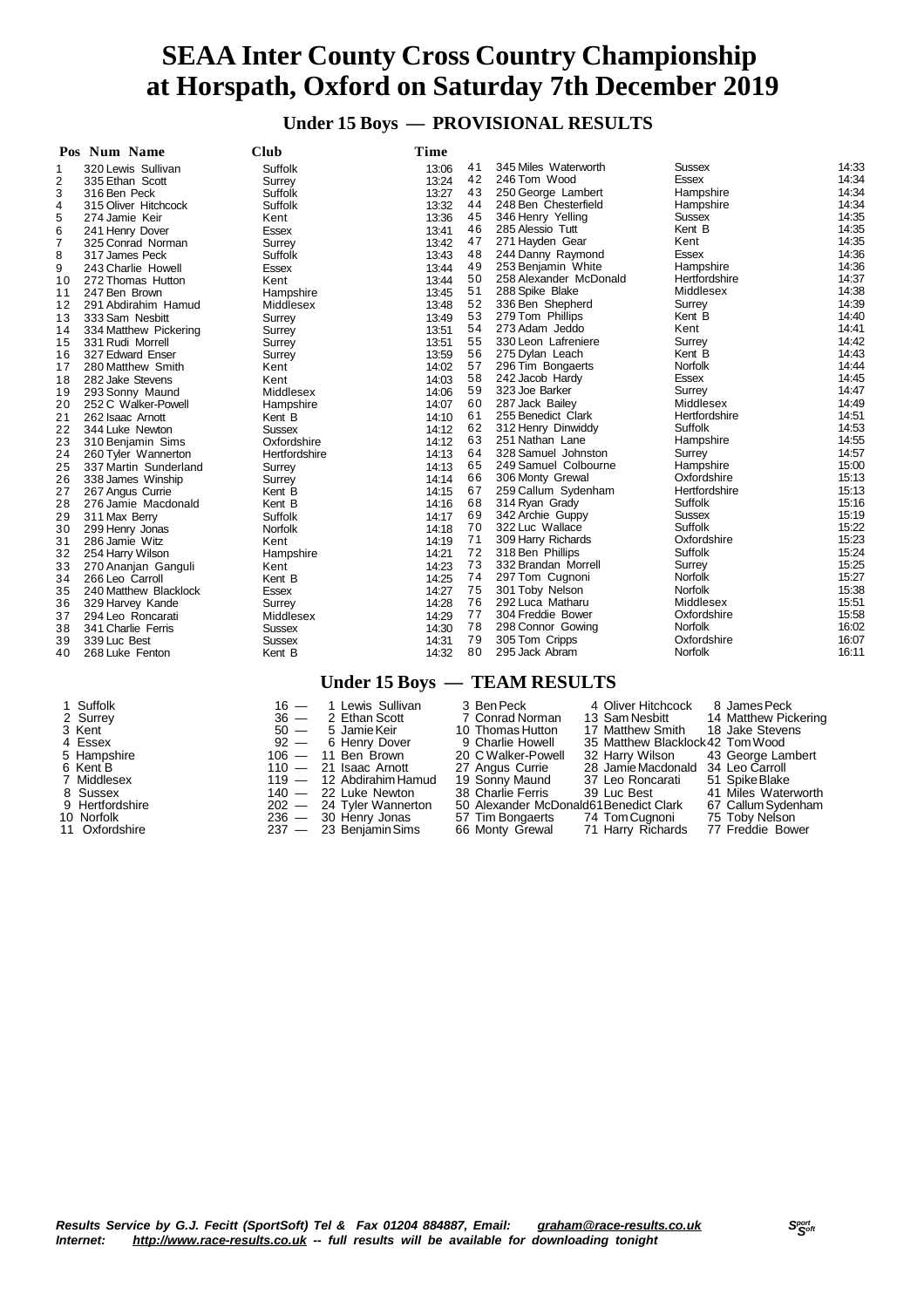**Under 17 Men — PROVISIONAL RESULTS**

|                | Pos Num Name            | Club           | Time        |    |                             |                |       |
|----------------|-------------------------|----------------|-------------|----|-----------------------------|----------------|-------|
| 1              | 547 Mohamed Ali         | Middlesex      | 15:08       | 41 | 514 Alex Lakeland           | Hampshire      | 16:43 |
| $\overline{2}$ | 505 Aaron Samuels       | <b>Essex</b>   | 15:11       | 42 | 551 Seweryn Czapka          | Middlesex      | 16:44 |
| 3              | 594 Samuel Martin       | Surrey         | 15:14       | 43 | 574 Fred Adams              | Suffolk        | 16:45 |
| 4              | 539 Louis Small         | Kent           | 15:23       | 44 | 590 Edward Henderson        | Surrey         | 16:46 |
| 5              | 542 Matthew Taylor      | Kent           | 15:25       | 45 | 549 Jonny Brook             | Middlesex      | 16:48 |
| 6              | 548 Thomas Archer       | Middlesex      | 15:35       | 46 | 573 Rowan Miell-Ingram      | Oxfordshire    | 16:51 |
| $\overline{7}$ | 601 Felix Vaughan       | Surrey         | 15:37       | 47 | 605 Fenton Davoren          | <b>Sussex</b>  | 16:53 |
| 8              | 511 Woody Jerome        | Hampshire      | 15:39       | 48 | 566 James Price             | Norfolk        | 16:55 |
| 9              | 593 Thomas Jones        | Surrey         | 15:49       | 49 | 528 Tom Brash               | Kent           | 16:56 |
| 10             | 597 Matty Smith         | Surrey         | 15:52       | 50 | 516 Oli Morgan              | Hampshire      | 16:57 |
| 11             | 518 Samuel Burnell      | Hertfordshire  | 15:54       | 51 | 538 Adam Singleterry        | Kent           | 16:58 |
| 12             | 570 Benjamin Cumberland |                | Oxfordshire | 52 | 595 R Rivero-Stevenet       | Surrey         | 16:59 |
|                | 15:54                   |                |             | 53 | 522 Sam Sloan               | Hertfordshire  | 17:03 |
| 13             | 540 Jack Small          | Kent           | 15:54       | 54 | 602 Nathan Buckeridge       | <b>Sussex</b>  | 17:03 |
| 14             | 606 Adam Dray           | Sussex         | 15:54       | 55 | 567 Callum Stedman          | Norfolk        | 17:04 |
| 15             | 508 Toby Brawn          | Hampshire      | 15:55       | 56 | 603 James Crombie           | <b>Sussex</b>  | 17:06 |
| 16             | 527 Alexander Beeston   | Kent           | 15:59       | 57 | 537 Samuel Reardon          | Kent B         | 17:07 |
| 17             | 515 Ryan Martin         | Hampshire      | 16:01       | 58 | 563 Zak Houghton            | <b>Norfolk</b> | 17:08 |
| 18             | 513 Campbell Laird      | Hampshire      | 16:01       | 59 | 523 Luca Stubbs             | Hertfordshire  | 17:09 |
| 19             | 510 Harry Hide          | Hampshire      | 16:03       | 60 | 598 Nicholas Smith          | Surrey         | 17:11 |
| 20             | 500 Aidan Cahill        | Essex          | 16:04       | 61 | 550 Declan Connolly         | Middlesex      | 17:14 |
| 21             | 524 W Truman            | Hertfordshire  | 16:05       | 62 | 575 Matthew Bennett         | Suffolk        | 17:16 |
| 22             | 604 Jonah Davies        | <b>Sussex</b>  | 16:08       | 63 | 559 Aidan Banfield          | Norfolk        | 17:17 |
| 23             | 608 A Mohapi-Dobouny    | <b>Sussex</b>  | 16:16       | 64 | 534 Jake Leng               | Kent B         | 17:22 |
| 24             | 552 Jake Evans          | Middlesex      | 16:18       | 65 | 553 Chris Hudson            | Middlesex      | 17:29 |
| 25             | 591 Adam Hudson         | Surrey         | 16:19       | 66 | 562 Daniel Harrison         | <b>Norfolk</b> | 17:30 |
| 26             | 599 Alfie Spear         | Surrey         | 16:20       | 67 | 502 Josh McGill             | <b>Essex</b>   | 17:31 |
| 27             | 609 Callum Stone        | <b>Sussex</b>  | 16:22       | 68 | 572 Drew Hogger             | Oxfordshire    | 17:32 |
| 28             | 580 Tom Henson          | Suffolk        | 16:23       | 69 | 541 Luke Stringer           | Kent B         | 17:37 |
| 29             | 530 Matthew Dubery      | Kent           | 16:27       | 70 | 544 Isaac Thomas            | Kent B         | 17:39 |
| 30             | 506 Matt Warner         | <b>Essex</b>   | 16:28       | 71 | 592 Thomas James            | Surrey         | 17:43 |
| 31             | 587 Max Duckworth       | Surrey         | 16:30       | 72 | 526 William Andrews         | Kent B         | 17:49 |
| 32             | 596 Alastair Rushforth  | Surrey         | 16:32       | 73 | 564 Joshua Keeble           | <b>Norfolk</b> | 17:51 |
| 33             | 507 Jak Wright          | Essex          | 16:33       | 74 | 535 Daniel Moulton          | Kent B         | 17:55 |
| 34             | 512 Joshua Kemp         | Hampshire      | 16:34       | 75 | 571 Kie Francis             | Oxfordshire    | 17:55 |
| 35             | 586 Theo Cheshire       | Surrey         | 16:36       | 76 | 561 Samuel Cooper           | Norfolk        | 18:02 |
| 36             | 525 Charlie Woollett    | Hertfordshire  | 16:37       | 77 | 569 Jack Barrett            | Oxfordshire    | 18:06 |
| 37             | 531 Ethan Gear          | Kent           | 16:38       | 78 | 584 Joe Webb                | Suffolk        | 18:11 |
| 38             | 557 Danny Adams         | <b>Norfolk</b> | 16:39       | 79 | 577 Dylan Bradnam           | Suffolk        | 18:17 |
| 39             | 588 Ben Harrison        | Surrey         | 16:41       | 80 | 600 Liam Stone              | Surrey         | 18:54 |
| 40             | 589 Jacob Harrison      | Surrey         | 16:42       | 81 | 519 Joseph Chamberlain      | Hertfordshire  | 19:53 |
|                |                         |                |             |    | Under 17 Men - TEAM RESULTS |                |       |
|                |                         |                |             |    |                             |                |       |

| 1 Surrey        | $29 -$ | 3 Samuel Martin                                                   | 7 Felix Vaughan  | 9 Thomas Jones                     | 10 Matty Smith       |
|-----------------|--------|-------------------------------------------------------------------|------------------|------------------------------------|----------------------|
| 2 Kent          |        | 38 — 4 Louis Small                                                | 5 Matthew Taylor | 13 Jack Small                      | 16 Alexander Beeston |
| 3 Hampshire     |        | 58 - 8 Woody Jerome                                               | 15 Toby Brawn    | 17 Ryan Martin                     | 18 Campbell Laird    |
| 4 Middlesex     |        | 73 — 1 Mohamed Ali                                                | 6 Thomas Archer  | 24 Jake Evans                      | 42 Seweryn Czapka    |
| 5 Essex         |        | 85 - 2 Aaron Samuels                                              | 20 Aidan Cahill  | 30 Matt Warner                     | 33 Jak Wright        |
| 6 Sussex        |        | 86 — 14 Adam Dray                                                 | 22 Jonah Davies  | 23 A Mohapi-Dobouny27 Callum Stone |                      |
| 7 Hertfordshire |        | $121 - 11$ Samuel Burnell                                         | 21 W Truman      | 36 Charlie Woollett                | 53 Sam Sloan         |
| 8 Norfolk       |        | 199 - 38 Danny Adams                                              | 48 James Price   | 55 Callum Stedman 58 Zak Houghton  |                      |
| 9 Oxfordshire   |        | 201 - 12 Benjamin Cumberland 46 Rowan Miell-Ingram 68 Drew Hogger |                  |                                    | 75 Kie Francis       |
| 10 Suffolk      |        | $211 - 28$ Tom Henson                                             | 43 Fred Adams    | 62 Matthew Bennett 78 Joe Webb     |                      |
| 11 Kent B       |        | 260 - 57 Samuel Reardon                                           | 64 Jake Leng     | 69 Luke Stringer                   | 70 Isaac Thomas      |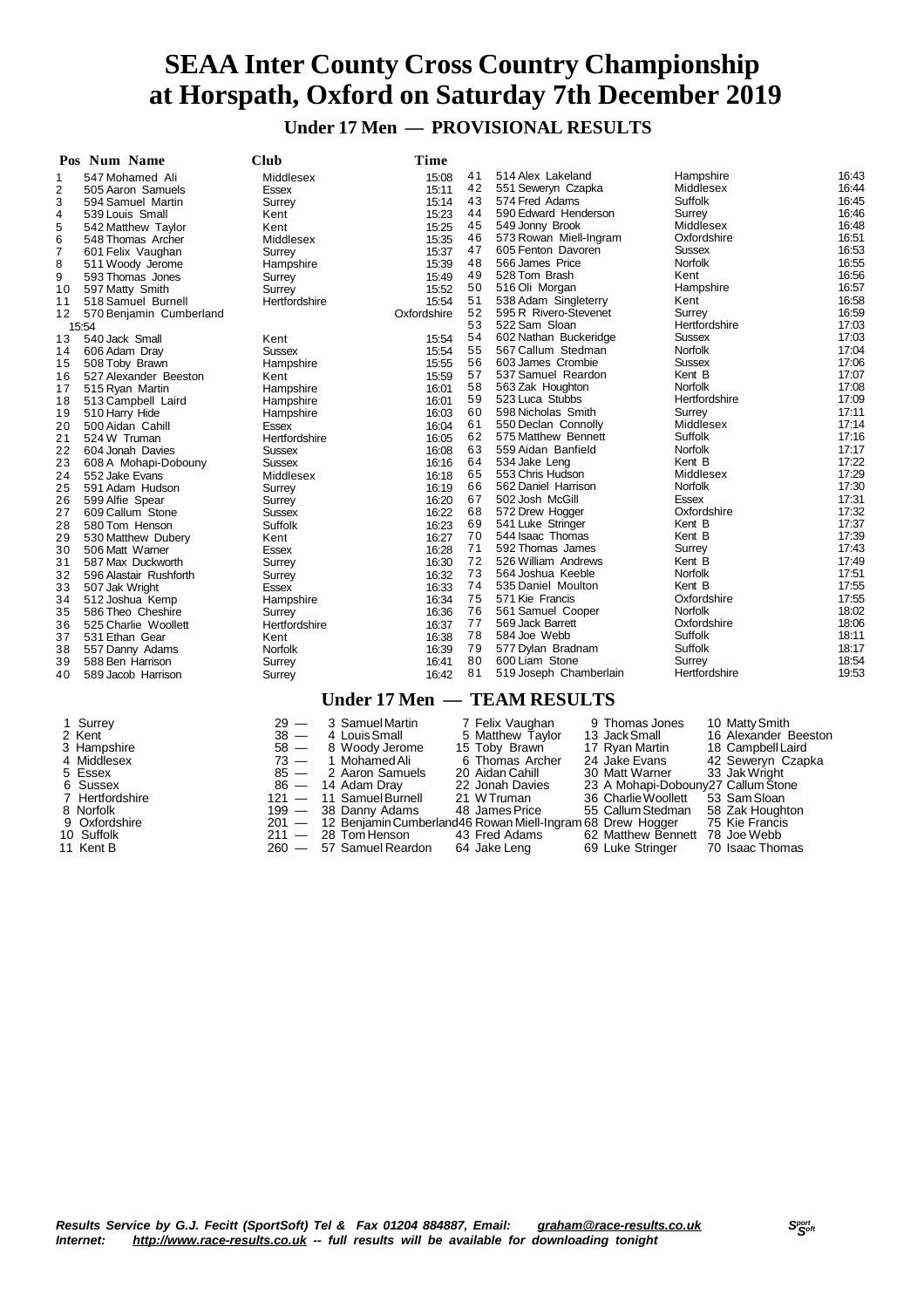**Women - Under 17 — PROVISIONAL RESULTS**

|                | Pos Num Name            | Club           | Time  |    |                       |                |       |
|----------------|-------------------------|----------------|-------|----|-----------------------|----------------|-------|
|                | 713 Pippa Roessler      | Surrey         | 17:22 | 33 | 712 Katie Mooney      | Surrey         | 19:39 |
| $\overline{2}$ | 718 Ellen Weir          | Surrey         | 17:32 | 34 | 730 Emily Muzio       | <b>Sussex</b>  | 19:40 |
| 3              | 704 Amelia Attenborough | Surrey         | 18:06 | 35 | 643 Hannah Foster     | Hampshire      | 19:44 |
| 4              | 631 Demi Eves           | Essex          | 18:08 | 36 | 637 Sophie Magson     | Essex          | 19:47 |
| 5              | 719 Harriet Bloor       | <b>Sussex</b>  | 18:09 | 37 | 677 Charlotte Young   | Kent           | 19:54 |
| 6              | 664 Ailbhe Barnes       | Kent           | 18:17 | 38 | 729 Ciaro Muzio       | <b>Sussex</b>  | 19:56 |
| $\overline{7}$ | 650 Lily Neate          | Hampshire      | 18:20 | 39 | 675 Isabelle Stoneham | Kent           | 20:02 |
| 8              | 707 Martha Collings     | Surrey         | 18:25 | 40 | 708 Maisie Gibbins    | Surrey B       | 20:03 |
| 9              | 644 Alice Garner        | Hampshire      | 18:26 | 41 | 688 Mieke Bedlington  | Oxfordshire    | 20:06 |
| 10             | 645 Rachel Gillett      | Hampshire      | 18:33 | 42 | 725 P Hopkins         | <b>Sussex</b>  | 20:08 |
| 11             | 635 Madison Harris      | <b>Essex</b>   | 18:39 | 43 | 692 Rosie Mullins     | Oxfordshire    | 20:11 |
| 12             | 632 Sydney Foley        | Essex          | 18:42 | 44 | 705 Lucy Broderick    | Surrey         | 20:12 |
| 13             | 722 Milly Dickenson     | <b>Sussex</b>  | 18:47 | 45 | 702 Rebbecca Morley   | Suffolk        | 20:15 |
| 14             | 654 Christina Durbin    | Hertfordshire  | 18:50 | 46 | 678 Rosie Booth       | <b>Norfolk</b> | 20:22 |
| 15             | 723 Lois Dooley         | <b>Sussex</b>  | 18:52 | 47 | 696 Poppy Branton     | Suffolk        | 20:26 |
| 16             | 647 Ruby Horton         | Hampshire      | 18:54 | 48 | 672 Sophie Painter    | Kent           | 20:36 |
| 17             | 683 Grace Jermy         | <b>Norfolk</b> | 18:59 | 49 | 674 Maddison Sawyer   | Kent B         | 20:44 |
| 18             | 687 Maddie Short        | <b>Norfolk</b> | 19:06 | 50 | 667 Flora Currie      | Kent           | 20:45 |
| 19             | 641 Isabelle Beck       | Hampshire      | 19:09 | 51 | 694 Amy Shayler       | Oxfordshire    | 20:55 |
| 20             | 681 Megan Gadsby        | <b>Norfolk</b> | 19:11 | 52 | 690 Georgina Halfhead | Oxfordshire    | 20:58 |
| 21             | 638 Milly Presland      | Essex          | 19:13 | 53 | 668 Heidi Forsyth     | Kent B         | 21:06 |
| 22             | 731 Poppy Palmer-Malins | <b>Sussex</b>  | 19:14 | 54 | 682 Arabella Gingell  | <b>Norfolk</b> | 21:10 |
| 23             | 642 Aisling Dunne       | Hampshire      | 19:16 | 55 | 734 Hermione Jewell   | Oxfordshire    | 21:12 |
| 24             | 676 Zoe White           | Kent           | 19:17 | 56 | 669 Rebekah Goodhand  | Kent B         | 21:55 |
| 25             | 715 Amy Strode          | Surrey         | 19:20 | 57 | 689 Beth Darwent      | Oxfordshire    | 21:57 |
| 26             | 716 Niamh Thompson      | Surrey B       | 19:24 | 58 | 736 Grace Whitty      | Oxfordshire    | 22:04 |
| 27             | 717 Kiara Valkenburg    | Surrey         | 19:27 | 59 | 691 Beth Hunter       | Oxfordshire    | 22:14 |
| 28             | 673 Elisha Rogers       | Kent           | 19:28 | 60 | 661 Katie Thompson    | Hertfordshire  | 22:15 |
| 29             | 695 Tilly Aldis         | <b>Suffolk</b> | 19:29 | 61 | 659 Grace Hucknall    | Hertfordshire  | 22:22 |
| 30             | 710 Lucy Hoseason       | Surrey B       | 19:33 | 62 | 709 Tia Hansord       | Surrey B       | 22:30 |
| 31             | 698 Mia Dann            | Suffolk        | 19:35 | 63 | 655 Niamh Gallagher   | Hertfordshire  | 23:14 |
| 32             | 670 Ellie Osmond        | Kent           | 19:37 | 64 | 666 Amber Crush       | Kent B         | 24:04 |

### **Women - Under 17 — TEAM RESULTS**

| 1 Surrey         |        | $14 - 1$ Pippa Roessler   | 2 Ellen Weir       | 3 Amelia Attenborough8Martha Collings |                        |
|------------------|--------|---------------------------|--------------------|---------------------------------------|------------------------|
| 2 Hampshire      |        | $42 - 7$ Lily Neate       | 9 Alice Garner     | 10 Rachel Gillett                     | 16 Ruby Horton         |
| 3 Essex          | $48 -$ | 4 Demi Eves               | 11 Madison Harris  | 12 Sydney Foley                       | 21 Milly Presland      |
| 4 Sussex         |        | 55 - 5 Harriet Bloor      | 13 Milly Dickenson | 15 Lois Dooley                        | 22 Poppy Palmer-Malins |
| 5 Kent           | $90 -$ | 6 Ailbhe Barnes           | 24 Zoe White       | 28 Elisha Rogers                      | 32 Ellie Osmond        |
| 6 Norfolk        |        | $101 - 17$ Grace Jermy    | 18 Maddie Short    | 20 Megan Gadsby                       | 46 Rosie Booth         |
| 7 Suffolk        |        | $152 - 29$ Tilly Aldis    | 31 Mia Dann        | 45 Rebbecca Morley                    | 47 Poppy Branton       |
| 8 Surrey B       |        | 158 - 26 Niamh Thompson   | 30 Lucy Hoseason   | 40 Maisie Gibbins                     | 62 Tia Hansord         |
| 9 Oxfordshire    |        | 187 - 41 Mieke Bedlington | 43 Rosie Mullins   | 51 Amy Shayler                        | 52 Georgina Halfhead   |
| 10 Hertfordshire |        | 198 — 14 Christina Durbin | 60 Katie Thompson  | 61 Grace Hucknall                     | 63 Niamh Gallagher     |
| 11 Kent B        |        | 222 - 49 Maddison Sawyer  | 53 Heidi Forsvth   | 56 Rebekah Goodhand64Amber Crush      |                        |
|                  |        |                           |                    |                                       |                        |